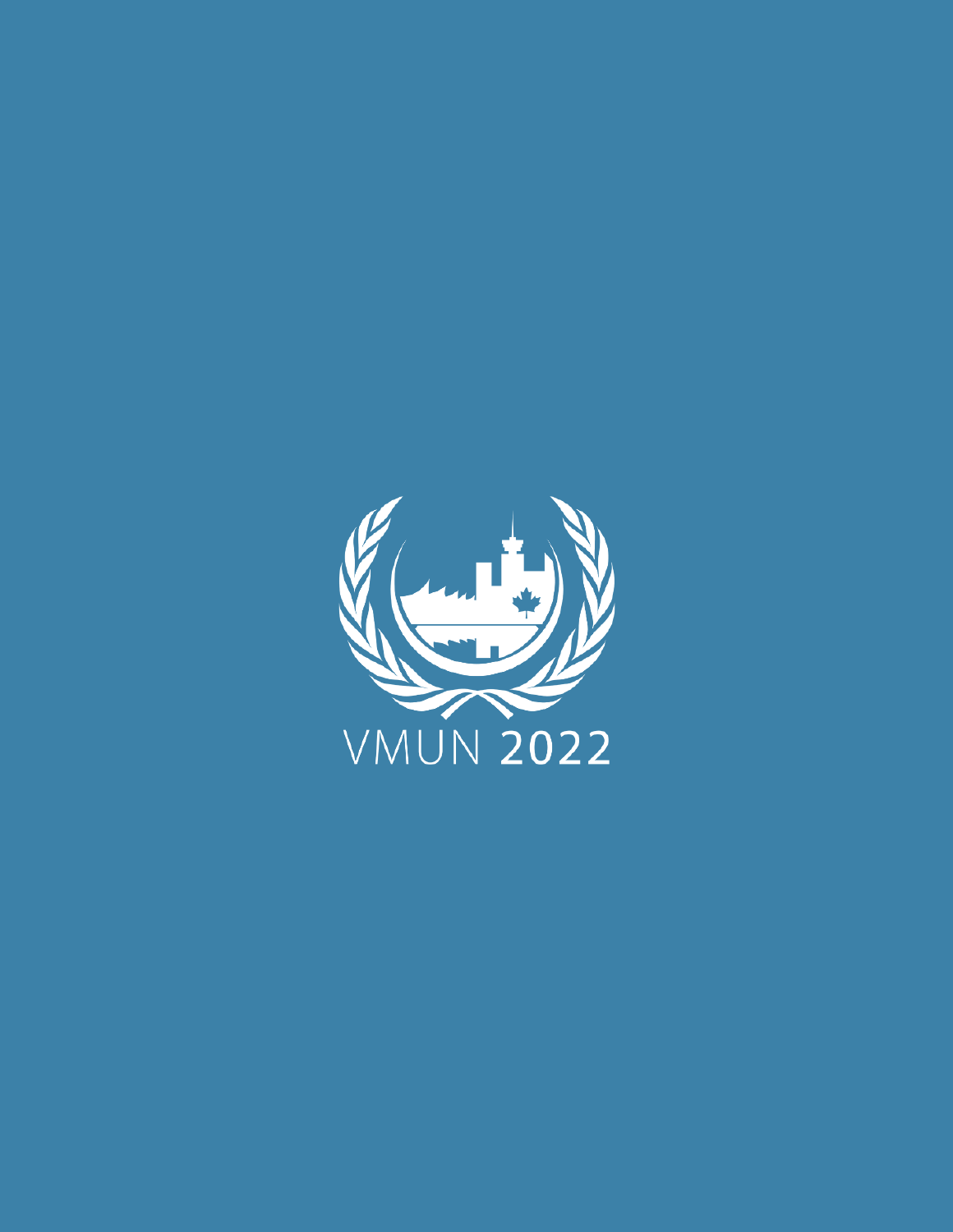

# **VMUN 2022 COVID-19 Health Policy**

| Overview                       | $\boldsymbol{2}$ |
|--------------------------------|------------------|
| <b>Face Coverings</b>          | $\boldsymbol{2}$ |
| <b>Hand Sanitizer Stations</b> | $\boldsymbol{2}$ |
| Physical Distancing            | $\boldsymbol{2}$ |
| Committee Room Occupancy       | 3                |
| Sanitation and Ventilation     | $4\phantom{1}$   |
| <b>Hotel Rooming</b>           | $4\phantom{1}$   |
| Congestion                     | $4\phantom{1}$   |
| Crowd Control                  | $\overline{4}$   |
| Elevators                      | $\overline{4}$   |
| <b>Cancellation Policy</b>     | 5                |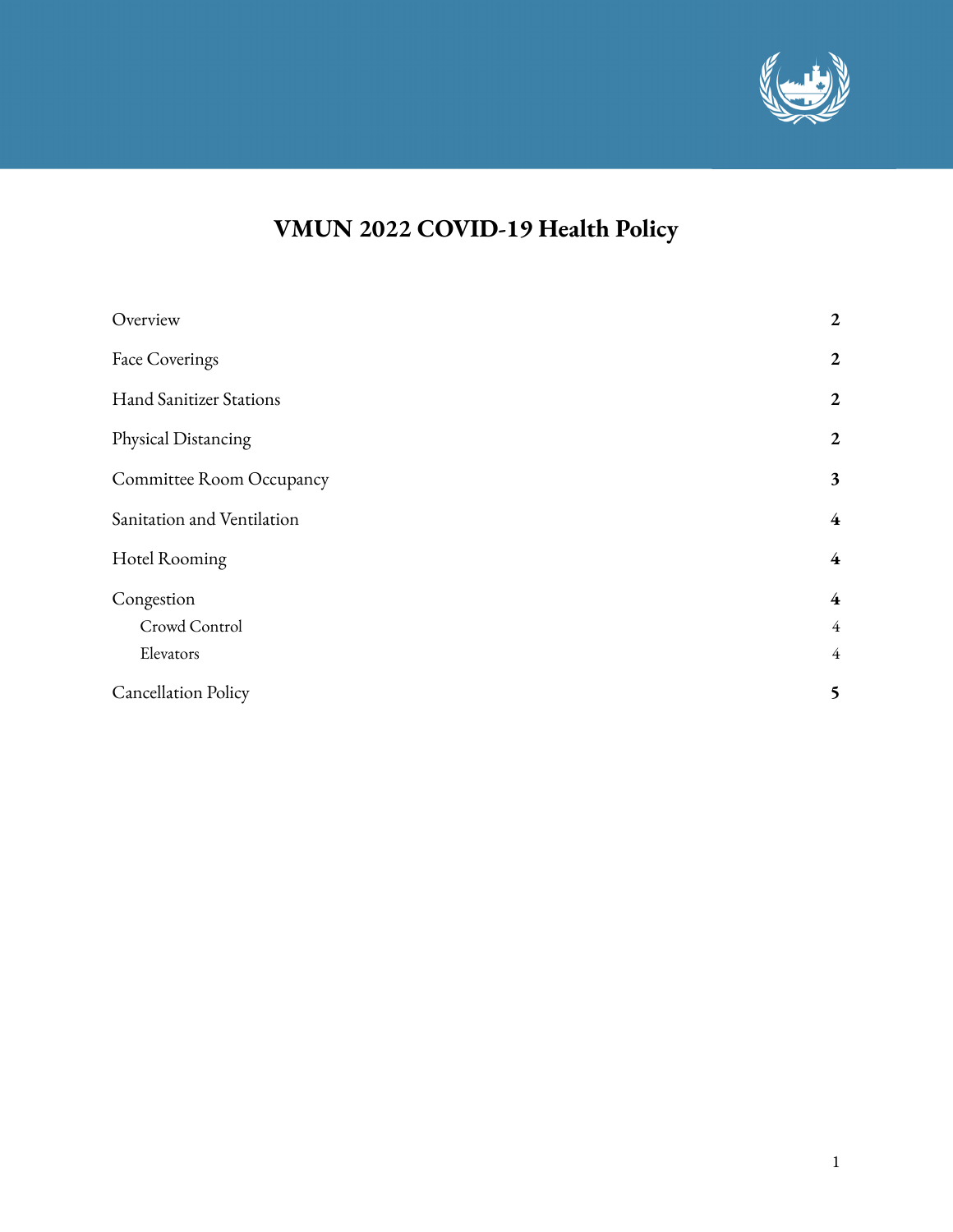

# <span id="page-2-0"></span>**Overview**

The health and safety of conference participants are VMUN's top priority. Therefore, the Secretariat has prepared VMUN 2022's COVID-19 Health Policy adhering to available public health guidance, including provincial and federal government mandates, BC Centre for Disease Control event guidelines, and Provincial Health Officer (PHO) orders. Over the course of the next few months leading up to the conference, we will continue to follow public health guidance to improve the efficacy and comprehensiveness of our Health Policy. As the COVID-19 situation continues to develop, we will tailor our approach as needed and consider all new developments to ensure a coordinated health effort, creating a safe environment for all participants.

All participants at VMUN 2022 will be required to adhere to our COVID-19 Health Policy and strictly follow our safety measures and procedures. These procedures may include but are not limited to personal sanitization, physical distancing, and face coverings. **The Secretariat may modify these policies at any time in advance of or during the course of VMUN 2022, and all updates will be published on the VMUN website.**

#### <span id="page-2-1"></span>**Face Coverings**

VMUN highly encourages all participants to wear face masks in all conference spaces at all times. Face masks should conform with the following BC Centre for Disease Control guidelines, found [here](http://www.bccdc.ca/health-info/diseases-conditions/covid-19/prevention-risks/masks):

- Cover the mouth and nose and go under the chin;
- Fit tightly with no gaps (consider adjustable masks);
- Have a minimum of 3 layers. If the mask is fabric, the material must be tightly-woven; one of the layers may be a filter or filter fabric between layers.

#### <span id="page-2-2"></span>**Hand Sanitizer Stations**

For increased delegate safety, hand sanitizer stations will be made available around public spaces (i.e. the main lobby, foyer, Secretariat Desk, registration desks).

# <span id="page-2-3"></span>**Physical Distancing**

VMUN invites all participants to practice physical distancing measures, per BC Centre for Disease Control [recommendations.](http://www.bccdc.ca/health-info/diseases-conditions/covid-19/prevention-risks/physical-distancing)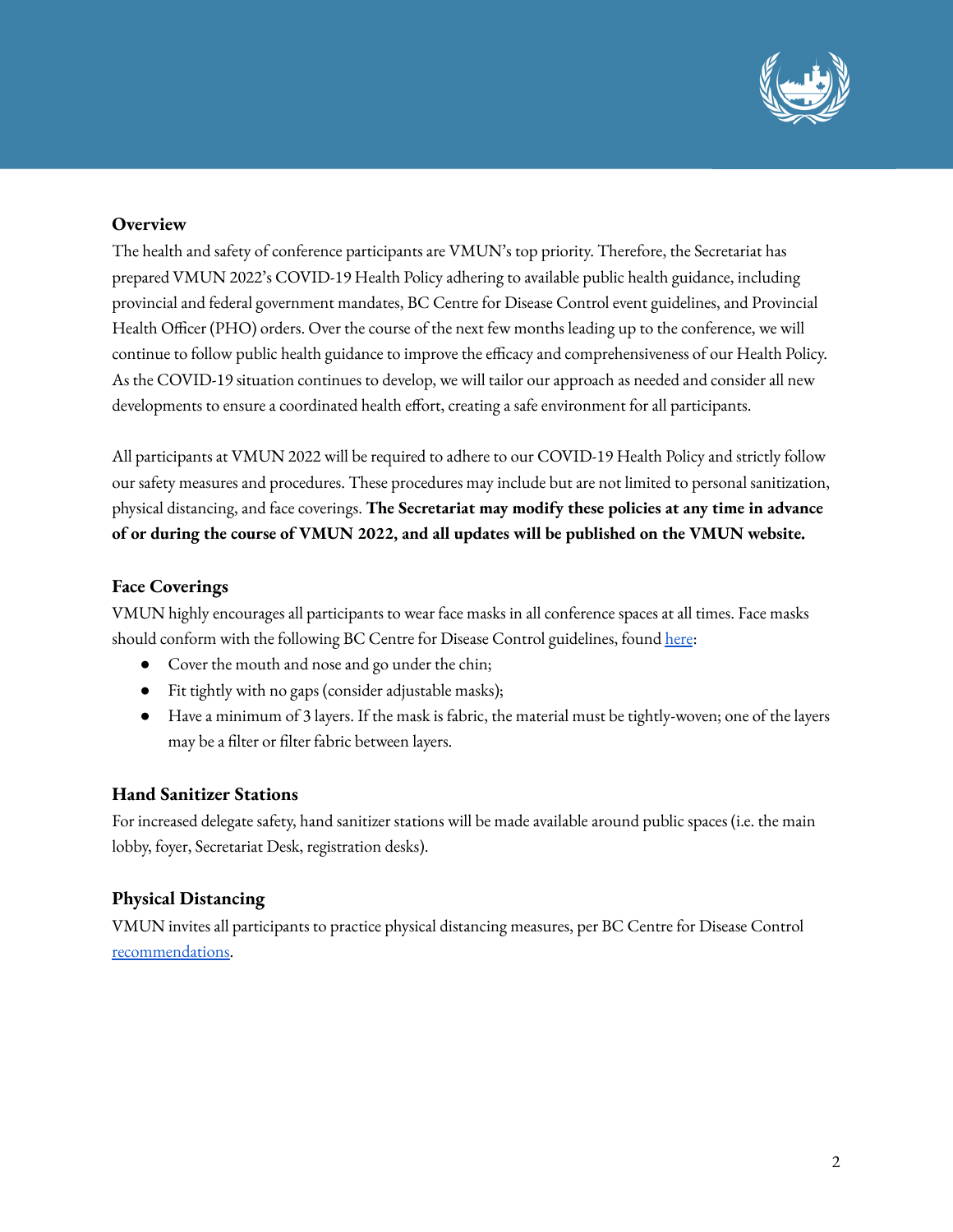

# <span id="page-3-0"></span>**Committee Room Occupancy**

VMUN will impose limits on conference room capacities, per BC provincial [guidelines.](https://www2.gov.bc.ca/gov/content/covid-19/info/restrictions) For specific occupancy rates, please refer to the table below:

| Room            | <b>Delegate Capacity</b> | <b>Maximum Capacity</b> | Occupancy |
|-----------------|--------------------------|-------------------------|-----------|
| Regency C       | 120                      | 301                     | 40%       |
| Regency D       | 120                      | 301                     | 40%       |
| Regency E       | 50                       | 142                     | 35%       |
| Regency F       | 50                       | 142                     | 35%       |
| Plaza A         | 24                       | 143                     | 17%       |
| Plaza B         | 55                       | 166                     | 33%       |
| Plaza C         | 45                       | 143                     | 31%       |
| Regency A/B     | 120                      | 309                     | 39%       |
| Grouse          | 18                       | 128                     | $14\%$    |
| English Bay     | 50                       | 170                     | 29%       |
| Stanley         | 14                       | 75                      | 19%       |
| Prince of Wales | 24                       | 93                      | 26%       |
| Dover           | 20                       | 47                      | 43%       |
| Tennyson        | 20                       | 51                      | 39%       |
| Windsor         | 15                       | 48                      | 31%       |
| Cavendish       | 20                       | 48                      | 42%       |
| Cypress         | 20                       | 101                     | 20%       |
| Georgia B       | 30                       | 216                     | 14%       |
| Total:          | 815                      | 3033                    | 27%       |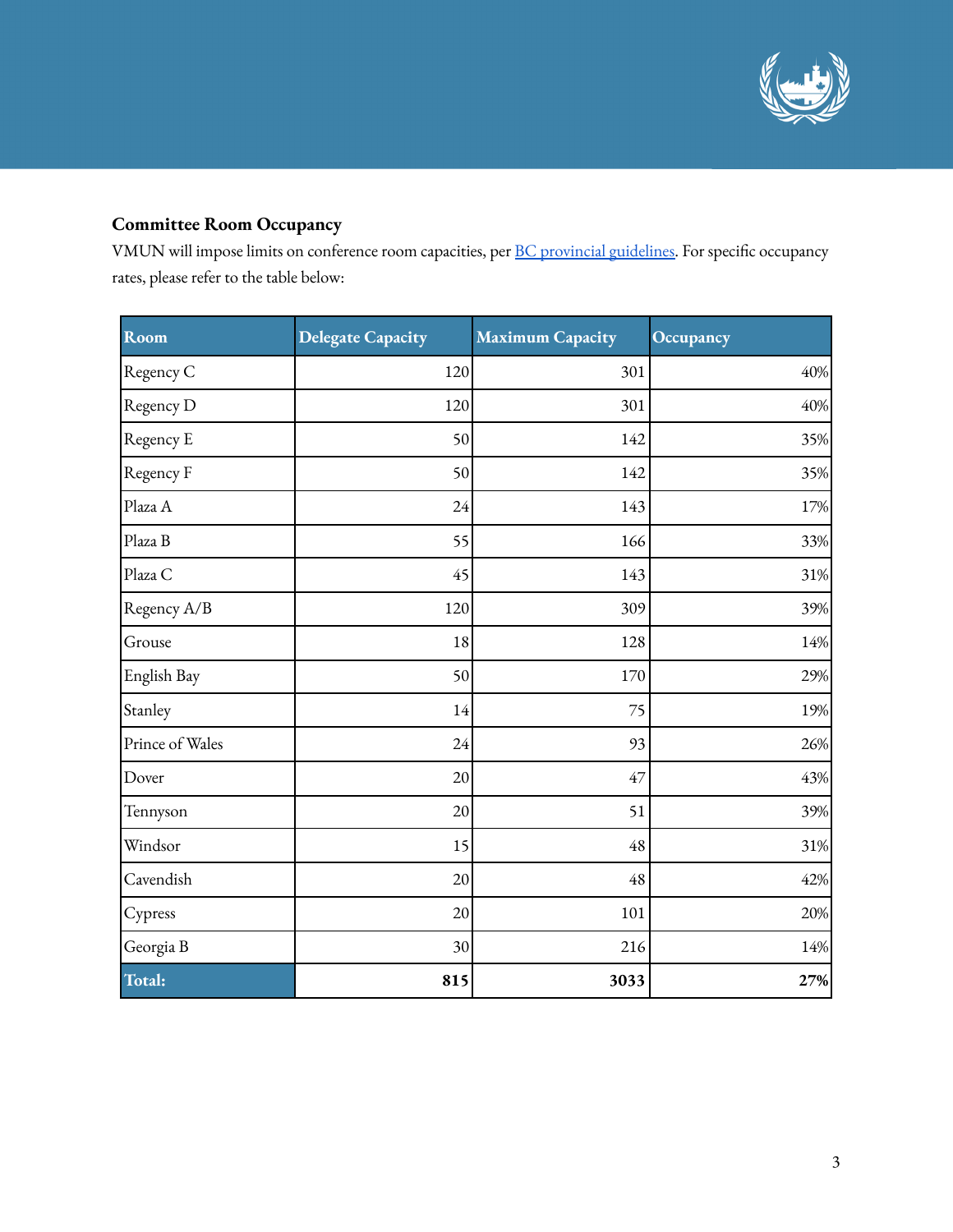

#### <span id="page-4-0"></span>**Sanitation and Ventilation**

VMUN and the Hyatt Regency are committed to providing the best conference environments possible for delegates and will ensure the proper sanitization and ventilation of all spaces, including but not limited to committee rooms, guestrooms, and public spaces. To learn more about the Hyatt Regency's *Global Care & Cleanliness Commitment*, please refer [here.](https://www.hyatt.com/info/global-care-and-cleanliness-commitment)

# <span id="page-4-1"></span>**Hotel Rooming**

The Hyatt Regency is responsible for minimizing the risk of COVID-19 transmission in individual guestrooms and has put in place comprehensive measures to do so. The Hyatt Regency's *Global Care & [Cleanliness](https://www.hyatt.com/info/global-care-and-cleanliness-commitment) [Commitment](https://www.hyatt.com/info/global-care-and-cleanliness-commitment)* outlines numerous measures that the venue itself will be taking. These measures include but are not limited to more frequent cleaning of guestrooms, enhanced food safety and hygiene practices, and the removal of high-touch items from guestrooms. Furthermore, as per standard VMUN policy, all delegates who choose to stay overnight will stay in rooms with delegates of the same sex and from the same school.

# <span id="page-4-2"></span>**Congestion**

#### <span id="page-4-3"></span>*Crowd Control*

A variety of measures will be put in place to minimize congestion when participants are moving around conference spaces, which include but are not limited to:

- Instruction signage and direction arrows will be posted throughout conference spaces for traffic flow;
- Delegate movement will be staggered by committee in and out of conference rooms;
- Delegates will move as a group with their school during registration and closing.

#### <span id="page-4-4"></span>*Elevators*

To prevent congestion in elevators, delegates with committee rooms on the second, third, and fourth floors of the Hyatt will be asked to travel to their committee rooms via stairs instead of elevators. For delegates whose committees convene on the 34th floor of the Hyatt, measures will be put in place to minimize the potential for COVID-19 spread in and around elevators. These include but are not limited to:

- Ensuring that a maximum of four delegates are in an elevator at any given time;
- Setting up stanchion lines in elevator lobbies to prevent crowding;
- Instituting staggered committee ending times to prevent congestion and ensure that only the delegates; of one committee are using the elevators at any given time;
- Posting staff outside elevator lobbies to ensure that restrictions are enforced.